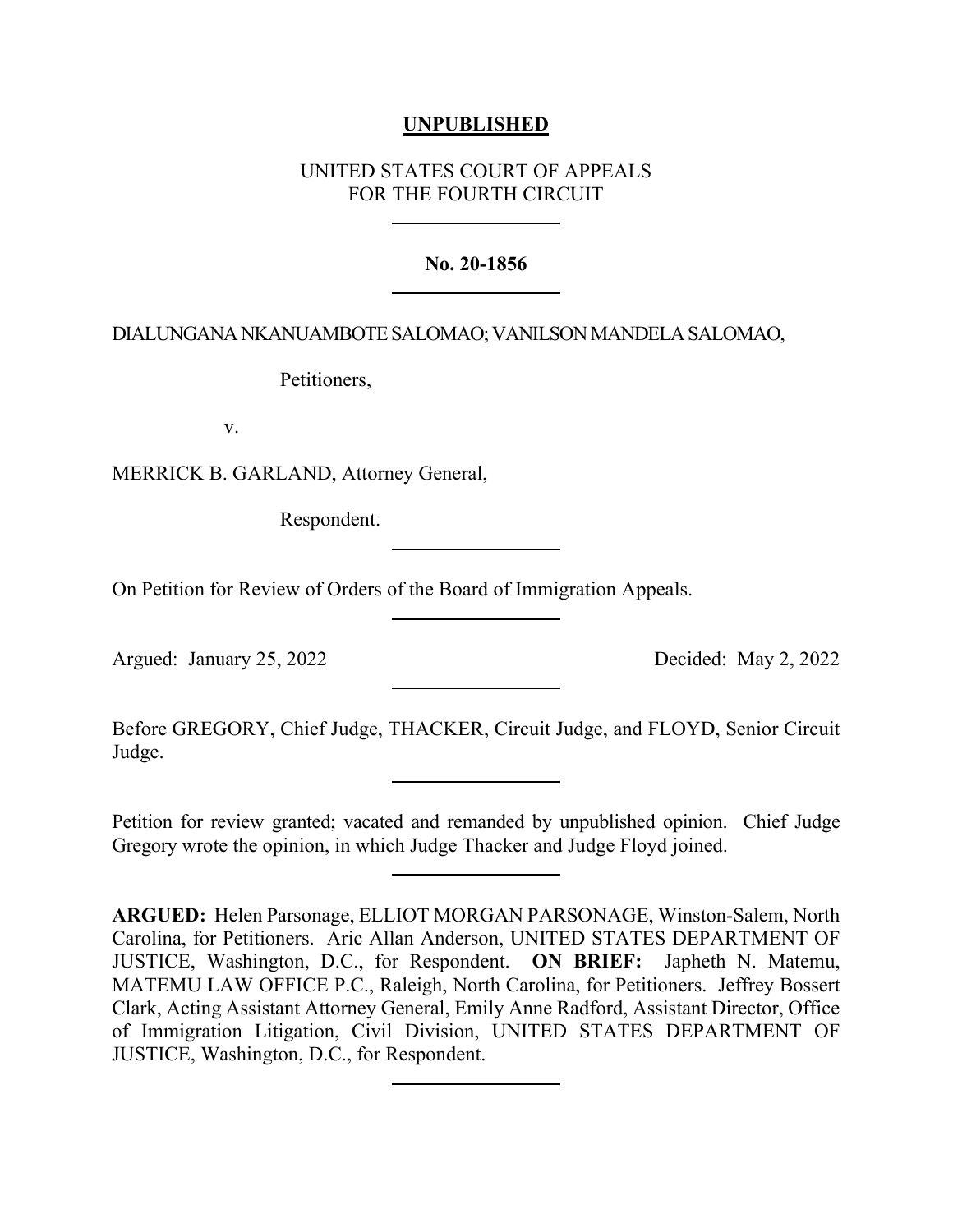GREGORY, Chief Judge:

This case arises out of an in absentia order against two Petitioners who allege to have arrived one hour and five minutes late to their individual hearing scheduled for several hours. Neither the immigration judge ("IJ") nor the Board of Immigration Appeals ("BIA") addressed this argument. For the reasons that follow, we find that the BIA abused its discretion when it made no mention of the alleged late arrival in its decision to dismiss the motion to reopen proceedings on appeal. Thus, we reverse and vacate the BIA's order and remand for further proceedings consistent with this opinion.

I.

Petitioner Dialungana Nkanuambote Salomao ("Dialungana") and his adult son, Vanilson Mansueki Mandela Salomao ("Vanilson") (together, "Petitioners"), are Angolan citizens and members of the Bakongo ethnic group. A.R. 149–50. The Bakongo people located in Angola, the Republic of Congo, and the Democratic Republic of Congo ("DRC")—have historical ties to a certain political ideology that Petitioners have claimed caused them to be discriminated against. A.R. 102–03; s*ee* A.R. 110–14, 118–26, 253–55. Dialungana was a member of the Angolan military between 1989-2011 and claims to have fled Angola after being labeled a traitor for refusing to follow orders to participate in a military coup in Kinshasa, DRC. A.R. 168–169. Because of this, Dialungana argues that his and his son's life would be in danger should they return to Angola. A.R. 169.

In August 2013, Petitioners fraudulently entered the United States through the Visa Waiver Program ("VWP"). A.R. 906, 925; *see* A.R. 169. In July 2014, Dialungana filed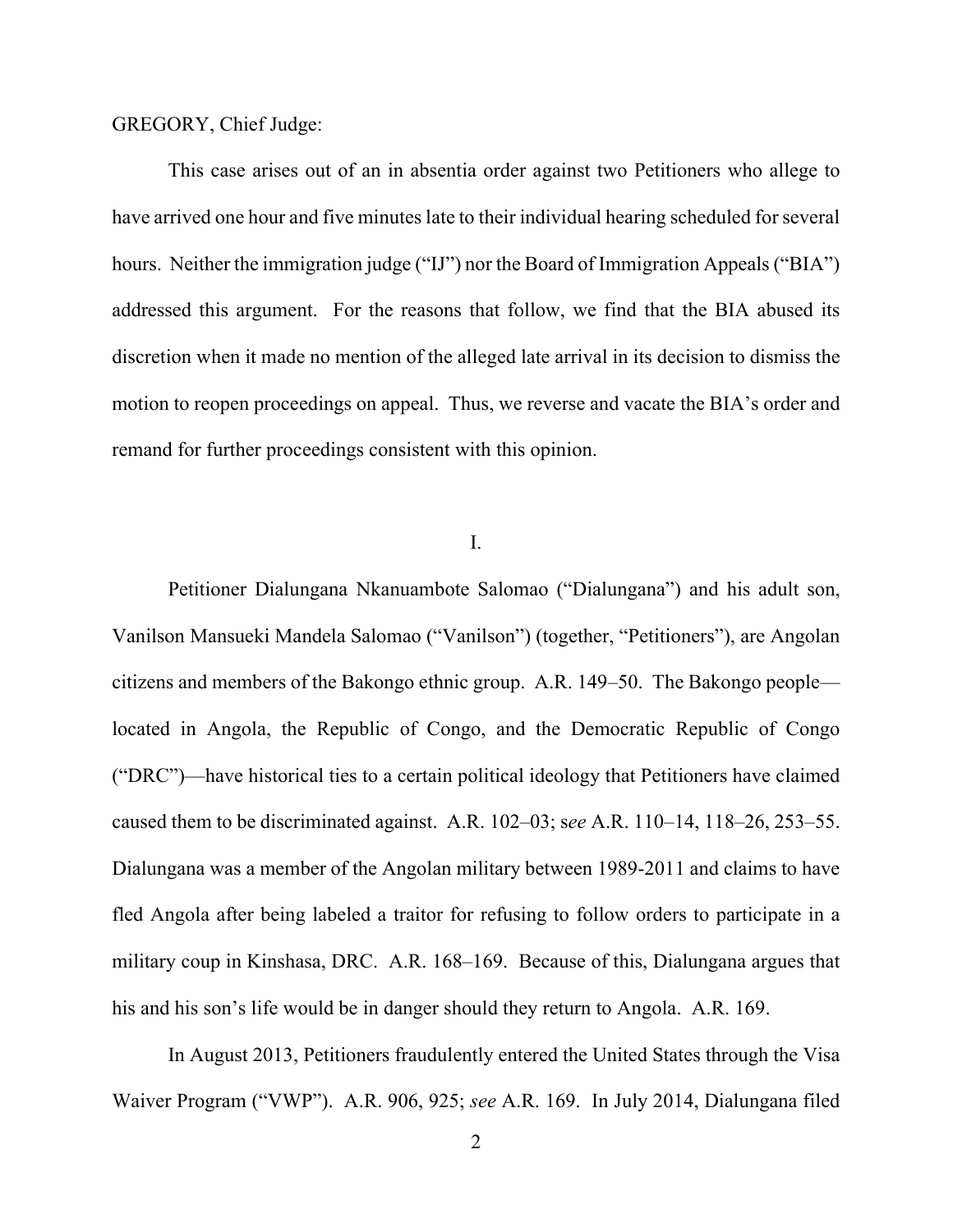for asylum and named Vanilson as a derivative asylum applicant. A.R. 733–41. The Department of Homeland Security ("DHS") referred Petitioners to an IJ for asylum-only proceedings. A.R. 906–08, 925–27. Petitioners' individual hearing was scheduled for September [1](#page-2-0)4,  $2017<sup>1</sup>$  but was later rescheduled for March 26, 2018, due to several continuances. A.R. 85–86, 93–96. The hearing was set to start at 10:00 a.m. Petitioners' counsel received the hearing notice and sent it to Petitioners on August 8, 2017. A.R. 51, 57.

At the end of the business day on the Friday preceding the hearing, Petitioners received a voicemail reminder from their counsel's firm. A.R. 57. Dialungana submitted an affidavit claiming he was unable to access his voicemail or to reach the firm until the Monday morning of his hearing. A paralegal from the firm—Courtney Desiree' Schell declared in an affidavit that she overheard a phone conversation between Dialungana and another paralegal that Monday morning, during which Dialungana learned that his hearing began in one hour. She noted that Dialungana sounded confused and stated that he was "over two hours away" from court. A.R. 62. According to Dialungana's affidavit, he then immediately left work and collected Vanilson from school on his way to court. A.R. 57. Dialungana's counsel was present for the 10:00 a.m. hearing, and when he called Dialungana to ask where Petitioners were, Dialungana falsely told him that he had a flat tire but was on the way. A.R. 57–58. Petitioners' counsel relayed this explanation to the IJ. A.R. 29. Although the record is silent as to what time this transpired, it is clear it

<span id="page-2-0"></span><sup>&</sup>lt;sup>1</sup> According to Petitioners, a change in counsel led to three continuances before this September 2017 hearing date was set. A.R. 11.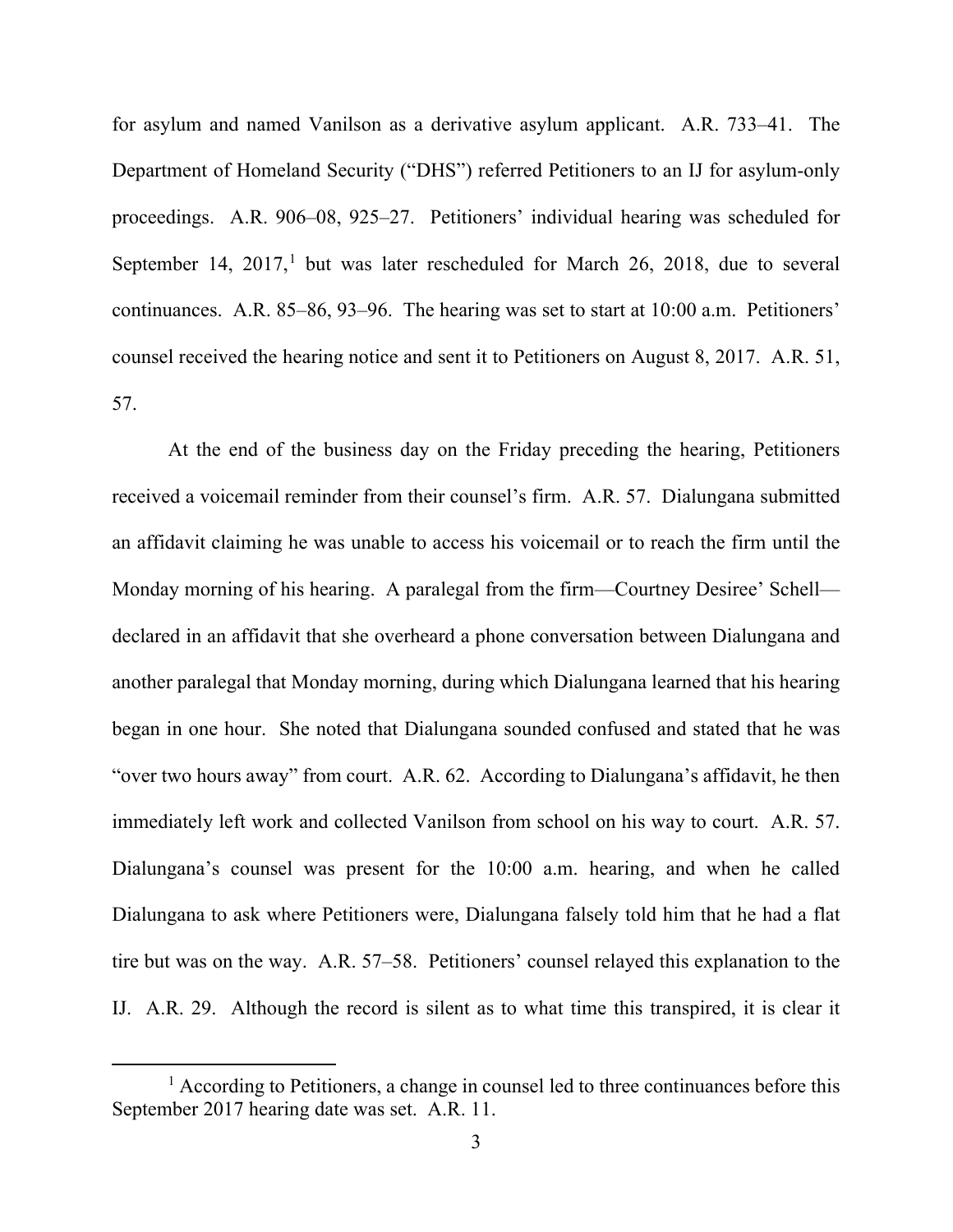occurred after the hearing began at 10:00 a.m. The IJ then entered an in absentia order, denying Petitioners' applications as abandoned. A.R. 83–84, 919–20. According to an attorney who worked with Petitioners' counsel and was at the court that day—Susan Waller Ramos— Petitioners arrived at 11:05 a.m. A.R. 61.

On September 19, 2018, Petitioners filed a motion to reopen the proceedings. A.R. 45–55. Petitioners argued that they arrived late and therefore did not fail to appear. A.R. 52. Supporting documents submitted to the IJ included: (1) Dialungana's affidavit admitting that his flat tire explanation was false;<sup>[2](#page-3-0)</sup> (2) Ramos's affidavit stating that she witnessed Petitioners arrive at 11:05 a.m.; and (3) Schell's affidavit explaining that Dialungana called the firm one hour before his hearing. A.R. 57–63. Petitioners' primary argument, however, was that Dialungana's ongoing health issues prevented their timely appearance and constituted exceptional circumstances. A.R. 52–53. In support, Petitioners submitted a three-page medical document from Dialungana's visit with a neurologist on May 11, 2018, addressing "[m]emory loss; PTSD (post-traumatic stress disorder); and Depression, unspecified depression type." A.R. 64–66. Other documents submitted included a prescription, as well as articles reflecting research that Petitioners claimed tied Dialungana's medication to memory loss. A.R. 66; *see* A.R. 67–82.

<span id="page-3-0"></span><sup>2</sup> Dialungana said, "I completely forgot my court hearing on March 26, 2018[,] since it had been months since I had received notice . . . and the notice was in a language other than Portuguese." A.R. 57. Once his attorney called to ask where Petitioners were, Dialungana "[a]bsolutely panicked" and stated, "I said the first thing I thought of, that we had a flat tire, that seemed logical. The truth was that I had completely forgot [ten] and was desperately trying to get to court." A.R. 58.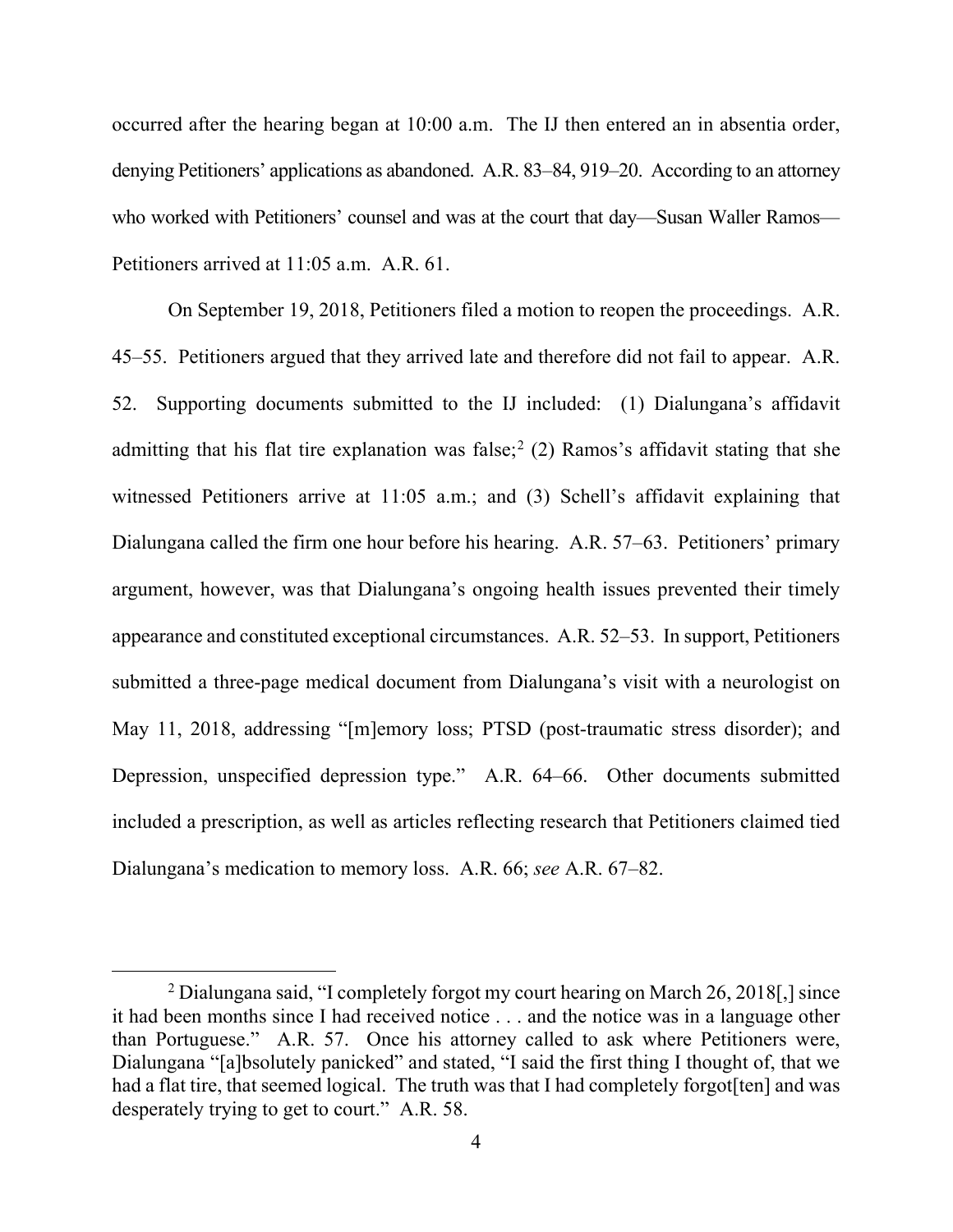Unconvinced, the IJ found that Petitioners failed to establish exceptional circumstances and denied their motion on May 8, 2019. A.R. 36–38. Not only did Petitioners fail to submit proof of a definitive diagnosis, but Dialungana's admission that he lied to his counsel—and by consequence the IJ—about having a flat tire led the IJ to doubt his credibility and "self-serving affidavit, or information documented by medical personnel based upon his statements made to them" after he was denied relief. A.R. [3](#page-4-0)0.<sup>3</sup> The IJ also found, in the alternative, that Petitioners failed to show prima facie eligibility for relief on the merits of their asylum or withholding of removal claims. A.R. 30. On appeal, the BIA agreed with the IJ's exceptional circumstances determination and found no clear error with the IJ's credibility assessment. A.R. 3–5. Without reaching the IJ's finding concerning Petitioners' underlying claims, the BIA dismissed the appeal on July 10, 2020.[4](#page-4-1) This timely appeal followed.

### II.

We must first determine whether this Court has jurisdiction to consider the petition for review. Petitioners entered the United States using fraudulent passports from a VWP

<span id="page-4-0"></span><sup>&</sup>lt;sup>3</sup> The IJ relied on the transcript and record of proceedings in his decision. A.R. 29. These transcripts were not included in the Administrative Record as Petitioners failed to request them.

<span id="page-4-1"></span><sup>&</sup>lt;sup>4</sup> On December 23, 2020, DHS served Petitioners with removal orders. While these orders were not included in the Administrative Record, the Government submitted them in its motion to take judicial notice. Appellee's Mot. to Take Judicial Notice, Ex. A (filed Jan. 6, 2021).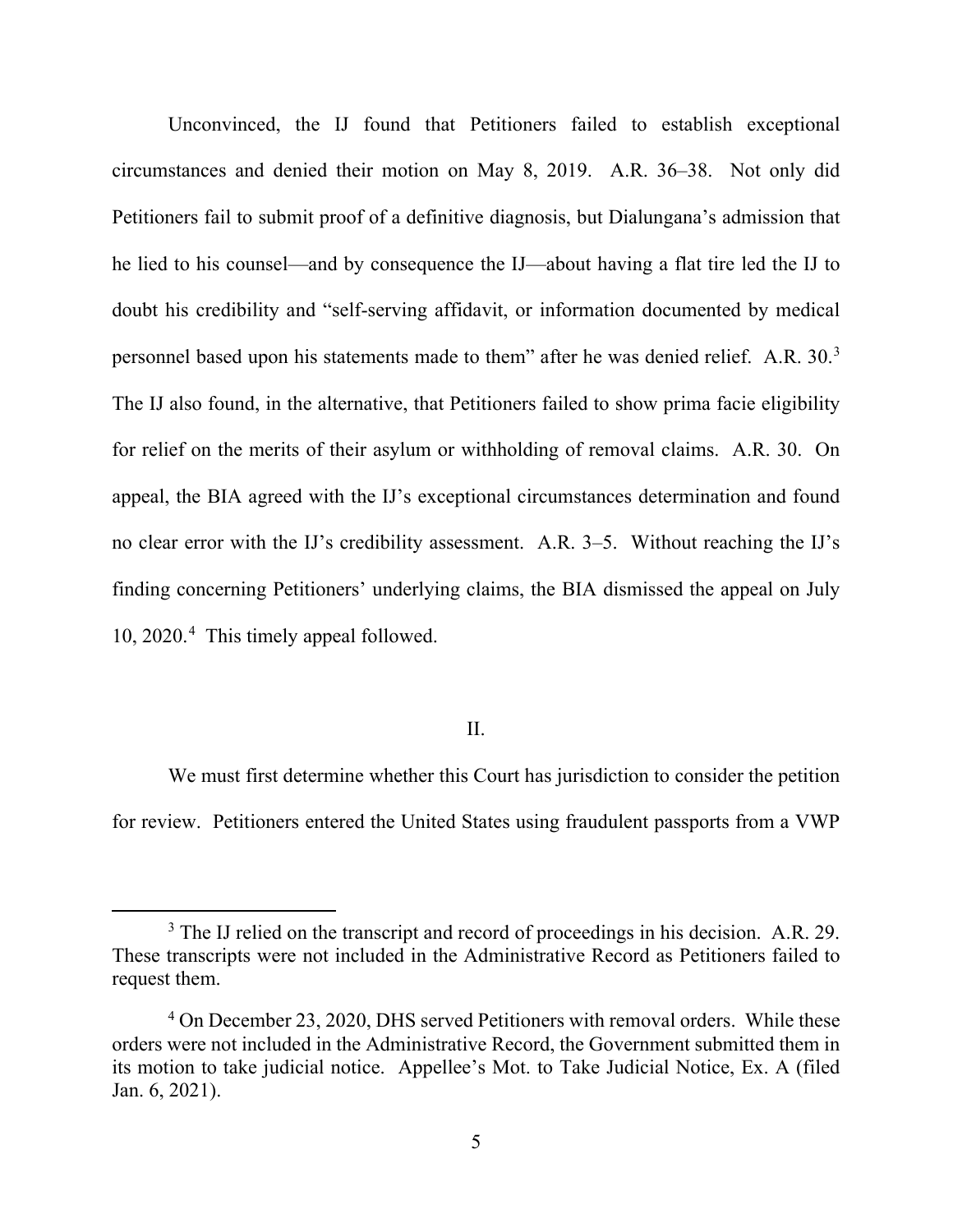country.<sup>[5](#page-5-0)</sup> Participants in the VWP are permitted to visit the United States for up to ninety days without a visa. 8 U.S.C.  $\S 1187(a)(1)$ . In exchange, participants forfeit the right "to contest, other than on the basis of an application for asylum, any action for removal of the alien." 8 U.S.C. § 1187(b); *see* 8 C.F.R. § 217.4(a)–(b) (2006). Therefore, a VWP participant who applies for asylum will engage in an asylum-only proceeding.<sup>[6](#page-5-1)</sup> Because this is the sole relief available to a VWP participant, a denial of such relief signals that the participant may be removed by DHS without further proceedings. 8 C.F.R.  $\S$ § 208.2(c)(3)(i), 1208.2(c)(3)(i). Once the IJ and BIA have denied relief in a VWP asylum-only proceeding, DHS will enter a final order of removal. This step is exclusive to DHS as the IJ and BIA determine relief and are unauthorized to enter final orders of removal in VWP asylum-only proceedings.

This Court's jurisdiction, however, is limited to "final order[s] of removal." 8 U.S.C.  $\S 1252(a)(1)$ . We must therefore determine whether denying a VWP participant's relief in

<span id="page-5-0"></span><sup>5</sup> Whether an applicant who fraudulently presents themself as a VWP participant is subject to the legal boundaries governing the VWP was not discussed below. The Second, Seventh, Eighth, and Ninth Circuits have found VWP limitations apply to fraudulent participants. *See Riera-Riera v. Lynch*, 841 F.3d 1077, 1080 (9th Cir. 2016) (citing *Matter of Kanagasundram*, 22 I. & N. Dec. 963, 964 (BIA 1999)); *Shabaj v. Holder*, 602 F.3d 103, 105–06 (2d Cir. 2010); *Bayo v. Napolitano*, 593 F.3d 495, 501–02 (7th Cir. 2010) (en banc); *Zine v. Mukasey*, 517 F.3d 535, 542–43 (8th Cir. 2008).

<span id="page-5-1"></span><sup>6</sup> Applicants in asylum-only proceedings may only file claims of asylum, withholding of removal, and protection under the United Nations Convention Against Torture. 8 C.F.R.  $\S$   $\S$   $208.2(c)(3)(i)$ ,  $1208.2(c)(3)(i)$ . This is what Petitioners did here. A.R. 906–08, 925–34.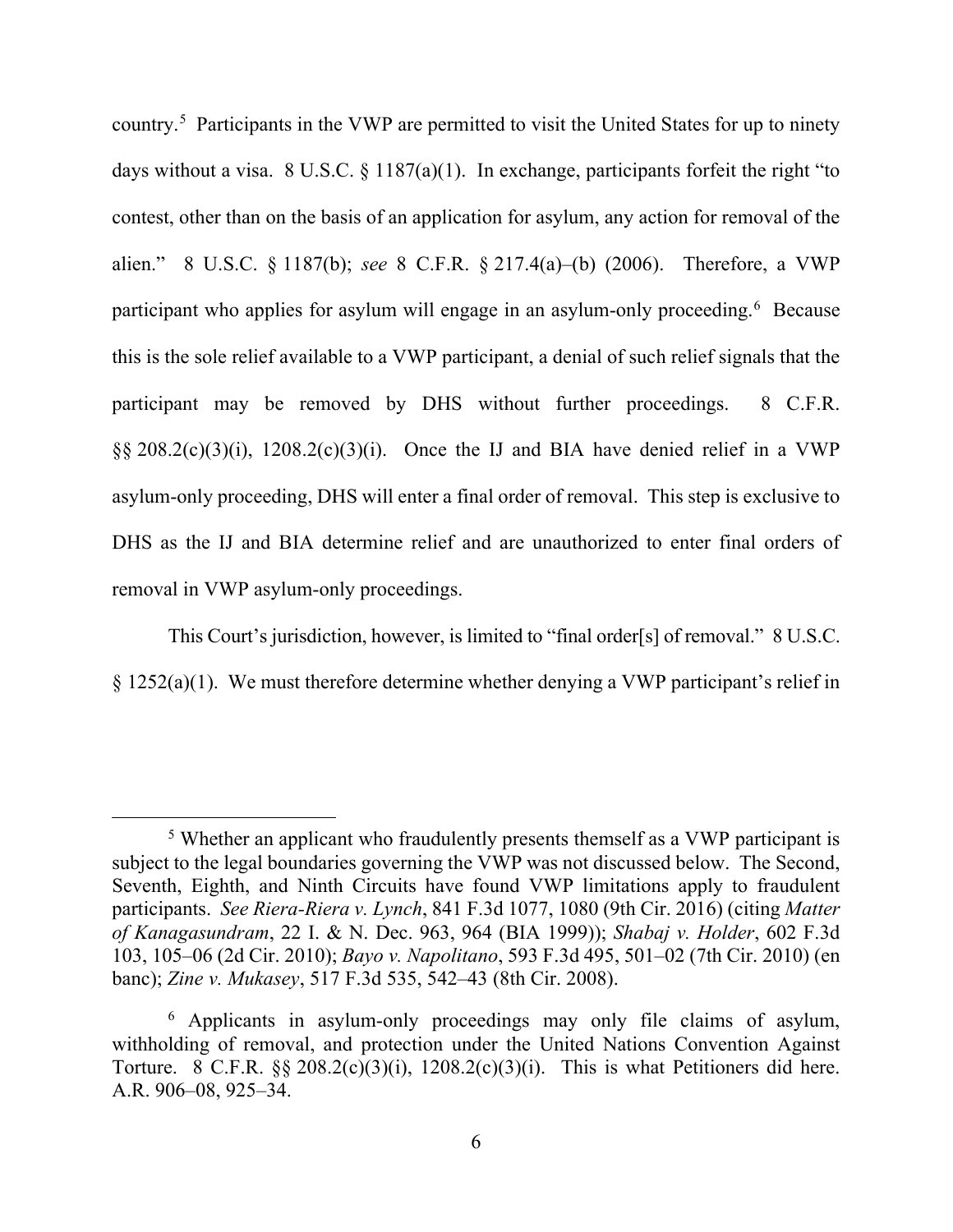an asylum-only proceeding functions like a final order of removal for the purposes of our jurisdiction. At oral argument, both parties argued that it does.<sup>[7](#page-6-0)</sup>

At least five of our sister circuits have established jurisdiction in cases involving asylum-only proceedings. *See, e.g.*, *Tai Nian v. Holder*, 683 F.3d 1227, 1229–30 (9th Cir. 2012) (exercising jurisdiction because a denial of relief in an asylum-only proceeding functions as a final order of removal); *Mitondo v. Mukasey*, 523 F.3d 784, 787 (7th Cir. 2008) (establishing jurisdiction because "an order that is proper only if the alien is removable implies an order of removal"); *Shehu v. Att'y Gen.*, 482 F.3d 652, 656 (3d Cir. 2007) (finding jurisdiction over asylum-only proceedings because the noncitizen "is entitled to no further process before deportation"); *Kanacevic v. INS*, 448 F.3d 129, 134– 35 (2d Cir. 2006) (finding jurisdiction in a VWP case although it did not "occur in the context of removal proceedings"); *Nreka v. United States Attorney Gen.*, 408 F.3d 1361, 1367 (11th Cir. 2005) (explaining that the denial of relief in a VWP case equates to a final order of removal).

In considering the same jurisdictional question, the Second Circuit concluded, "[a]lthough the denial of asylum in a [VWP] case does not occur in the context of removal

<span id="page-6-0"></span> $<sup>7</sup>$  Prior to oral argument, the Government asked this Court to take judicial notice of</sup> the removal orders, entered by DHS, when considering its jurisdiction. Appellee's Mot. to Take Judicial Notice (filed Jan. 6, 2021). At oral argument however, the Government's counsel clarified that this was only recommended and not necessary to establishing jurisdiction because, "[i]t is the Attorney General's position that the referral to the [IJ] would not have occurred unless DHS had already concluded that Petitioners were removable under the VWP program." Oral Argument at 2:06:52, *Salomao v. Garland* (4th Cir. Jan. 25, 2022) (No. 20-1856), https://www.ca4.uscourts.gov/OAarchive/mp3/20- 1856-20220125.mp3.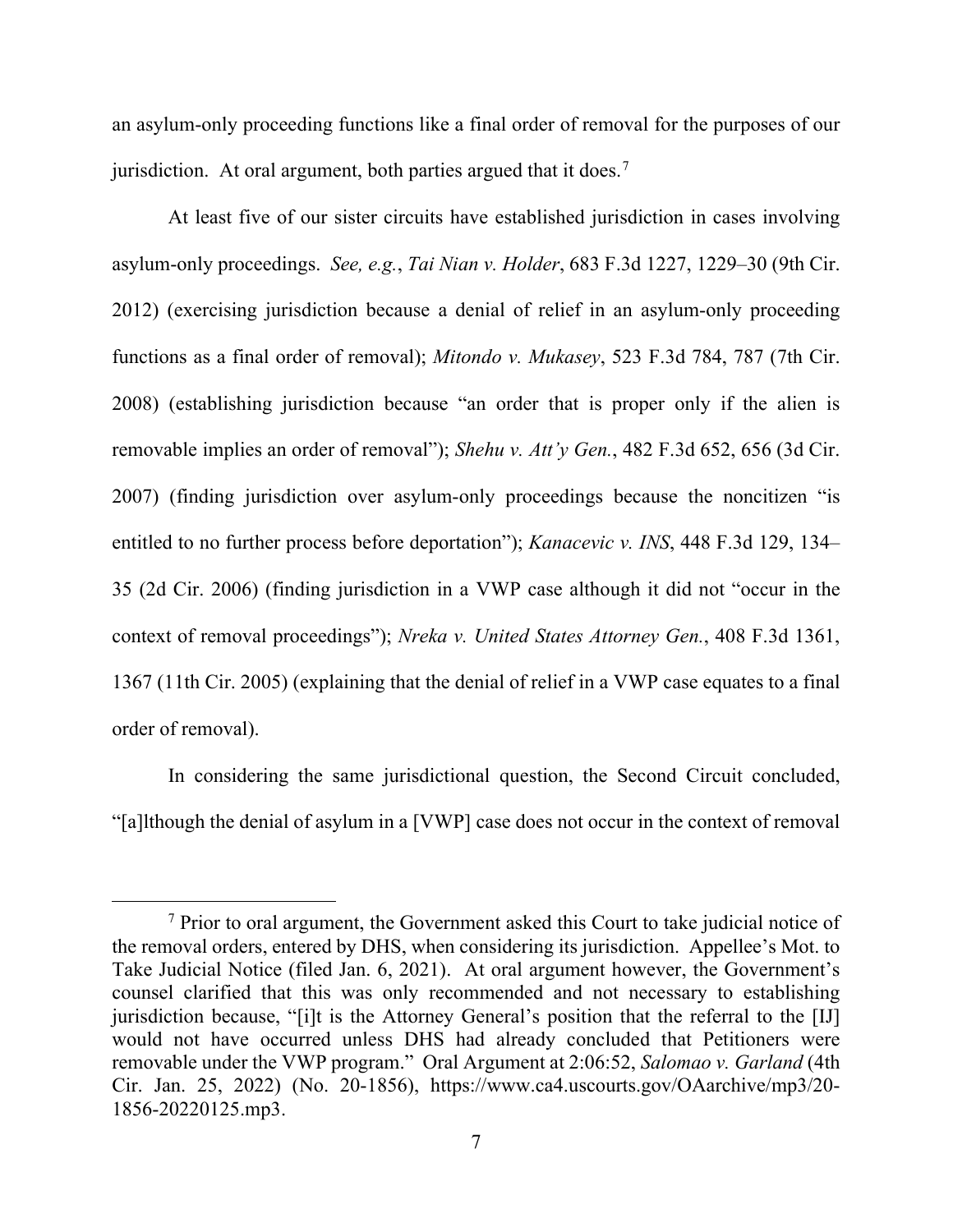proceedings, denial of the asylum application is the functional equivalent of a removal order under the provisions of the [VWP]." *Kanacevic*, 448 F.3d at 134. It also recognized that finding otherwise "would create uncertainty over exactly what procedure a [VWP] applicant could pursue in order to obtain review of his or her asylum proceedings." *Id.* at 135. Due to the structure of the VWP, the only remaining action to be taken following a denial of relief in an asylum-only proceeding is the removal itself. This is confirmed by the case at bar as DHS entered the orders of removal after both the IJ and BIA denied the motion to reopen. Accordingly, we agree that a denial of relief in an asylum-only proceeding "is the functional equivalent of a removal order" and therefore hold that this Court has jurisdiction over the petition to review. *Id.* at 134.

## III.

Our review is limited to the BIA's decision when the BIA offers its own reasoning as opposed to adopting the IJ's decision. *Cabrera v. Garland*, 21 F.4th 878, 883 (4th Cir. 2022); *see Wambura v. Barr*, 980 F.3d 365, 368 n.2 (4th Cir. 2020) (reviewing the BIA's decision because it "issued its own detailed opinion affirming the IJ with additional reasoning of its own but without expressly adopting the IJ's opinion"). However, when the BIA incorporates part of the IJ's opinion, in addition to its own reasoning, we review both decisions. *Sanchez v. Sessions*, 885 F.3d 782, 786 n.2 (4th Cir. 2018). We focus our review here on the BIA's decision because it largely agreed with the IJ and only review the IJ's decision to the extent that the BIA affirmed it.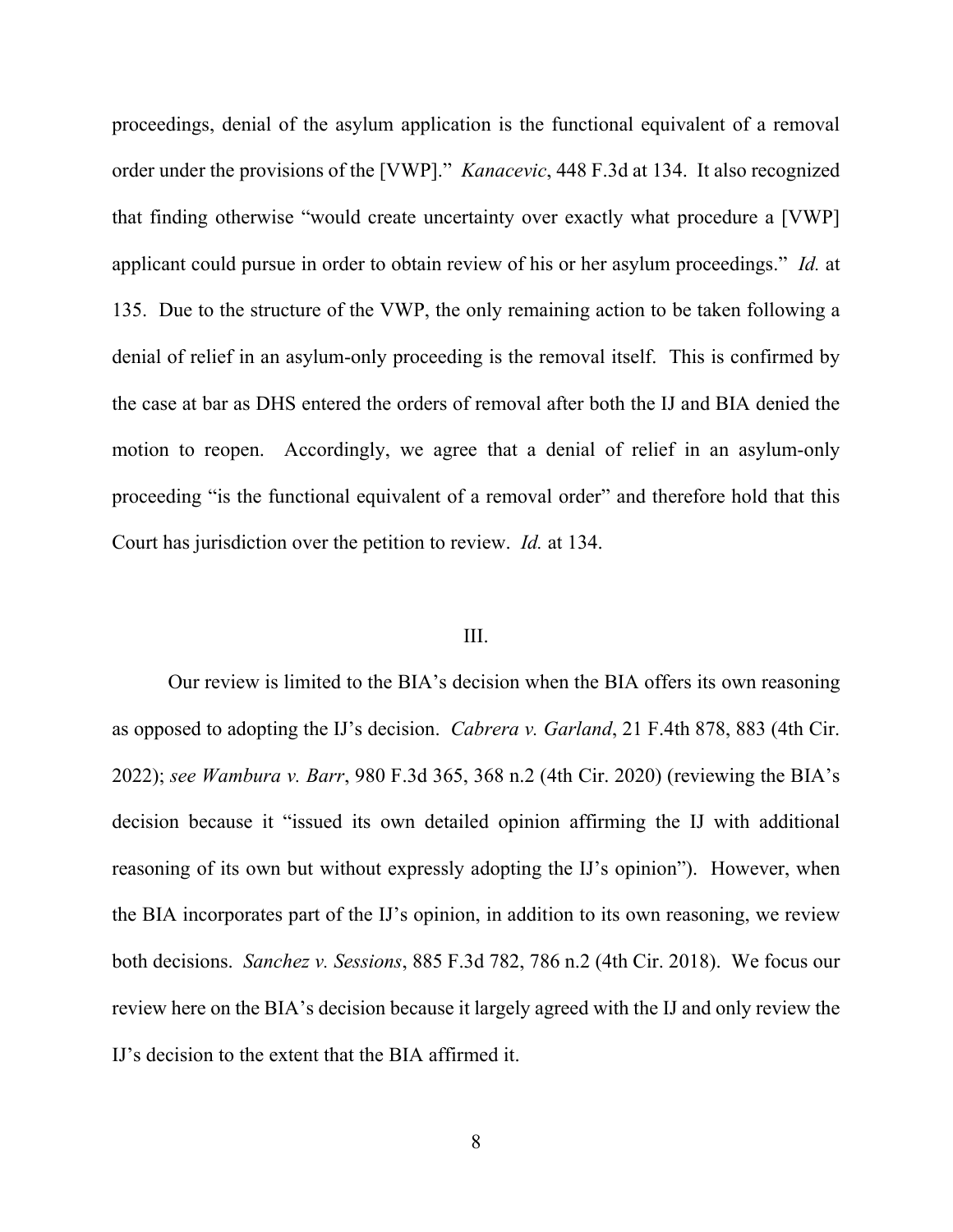A.

Turning to the main issue before us, we review denials of motions to reopen for abuse of discretion. *Wanrong Lin v. Holder*, 771 F.3d 177, 182 (4th Cir. 2014) (citing *INS v. Doherty*, 502 U.S. 314, 323–24 (1992)). The BIA's decision is evaluated "with extreme deference, given that motions to reopen are disfavored because every delay works to the advantage of the deportable alien who wishes merely to remain in the United States." *Massis v. Mukasey*, 549 F.3d 631, 636 (4th Cir. 2008); *see Doherty*, 502 U.S. at 323. Nevertheless, the BIA's discretion is not without limit as the very "purpose of a motion to reopen is to ensure a proper and lawful disposition." *Dada v. Mukasey*, 554 U.S. 1, 18 (2008) (describing this purpose as an "important safeguard"). The BIA abuses its discretion by denying a motion to reopen "only if it acted arbitrarily, irrationally, or contrary to law." *Prasad v. Holder*, 776 F.3d 222, 225 (4th Cir. 2015). "[W]e will reverse the [BIA] if it fails to offer a reasoned explanation for its decision, or if it distorts or disregards important aspects of an applicant's claim." *Lawrence v. Lynch*, 826 F.3d 198, 203 (4th Cir. 2016).

As provided by the Immigration and Nationality Act ("INA"), an applicant who "does not attend" a removal hearing "shall be ordered removed in absentia if the Service establishes by clear, unequivocal, and convincing evidence that the written notice was so provided and that the alien is removable [as defined by statute]." 8 U.S.C. § 1229a(b)(5)(A). Under the plain meaning of this section of the statute, titled "Consequences of failure to appear," a failure to appear undoubtedly precludes an applicant from presenting her argument on the merits. *Id.* Concluding that an applicant failed to appear effectively closes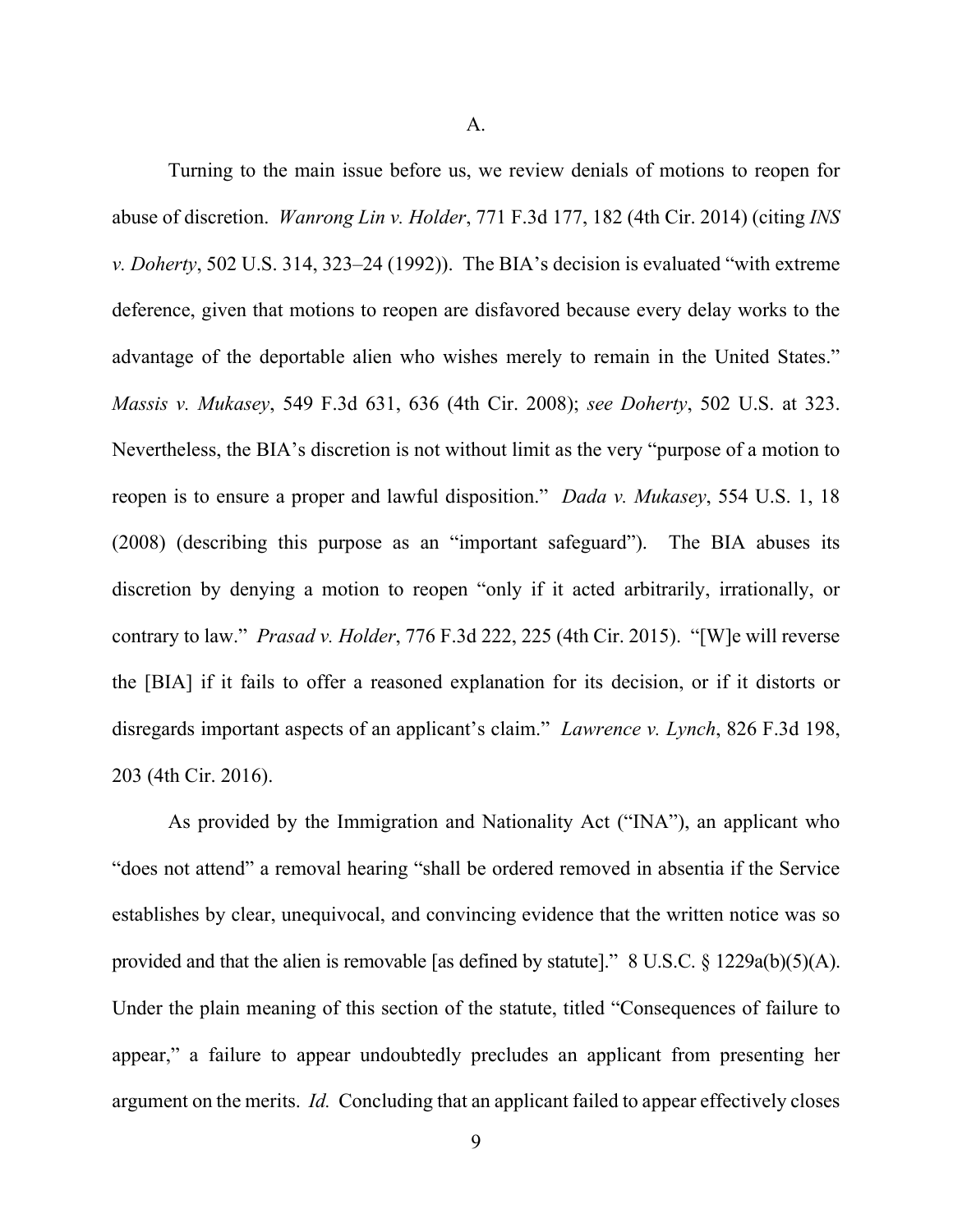the door on any further relief from removal absent a successful motion to reopen. Congress's instruction to apply this severe consequence once an applicant has failed to appear indicates that  $\S 1229a(b)(5)$  may not be intended for applicants who arrived late. *See Abu Hasirah v. Dep't of Homeland Sec.*, 478 F.3d 474, 478 (2d Cir. 2007) (per curiam) (finding that this consequence was intended for applicants "who failed entirely to appear for a hearing"); *Herbert v. Ashcroft*, 325 F.3d 68, 71 (1st Cir. 2003) (explaining that these provisions were adopted in response to applicants who intentionally did not to appear for hearings to extend their stay); *see also* H.R. Rep. No. 101-681, at 160 (1990), *reprinted in* 1990 U.S.C.C.A.N. 6472, 6556–57 (finding that "willful and unjustifiable failure to attend deportation hearings that have been properly noticed is intolerable"). Indeed, several Courts of Appeals have adopted a more careful approach when applying § 1229a(b)(5) and distinguished a late arrival from a failure to appear.

Once a removal order has been entered in absentia, it may only be rescinded upon the applicant's motion showing: (1) her failure to appear was due to exceptional circumstances as defined by the statute; (2) a failure to provide notice as mandated by the statute; or (3) that she was in Federal or State custody and her failure to appear was through no fault of her own. 8 U.S.C. § 1229a(b)(5)(C); 8 C.F.R. § 1003.23(b)(4)(ii); 8 C.F.R. § 1208.2(c)(3)(ii). Exceptional circumstances are defined as circumstances beyond the applicant's control, "such as battery or extreme cruelty" of the applicant, or "serious illness or death" of the applicant's child, spouse, or parent.  $8 \text{ U.S.C. } § 1229a(e)(1)$ . When determining whether exceptional circumstances exist, an IJ will look to the totality of the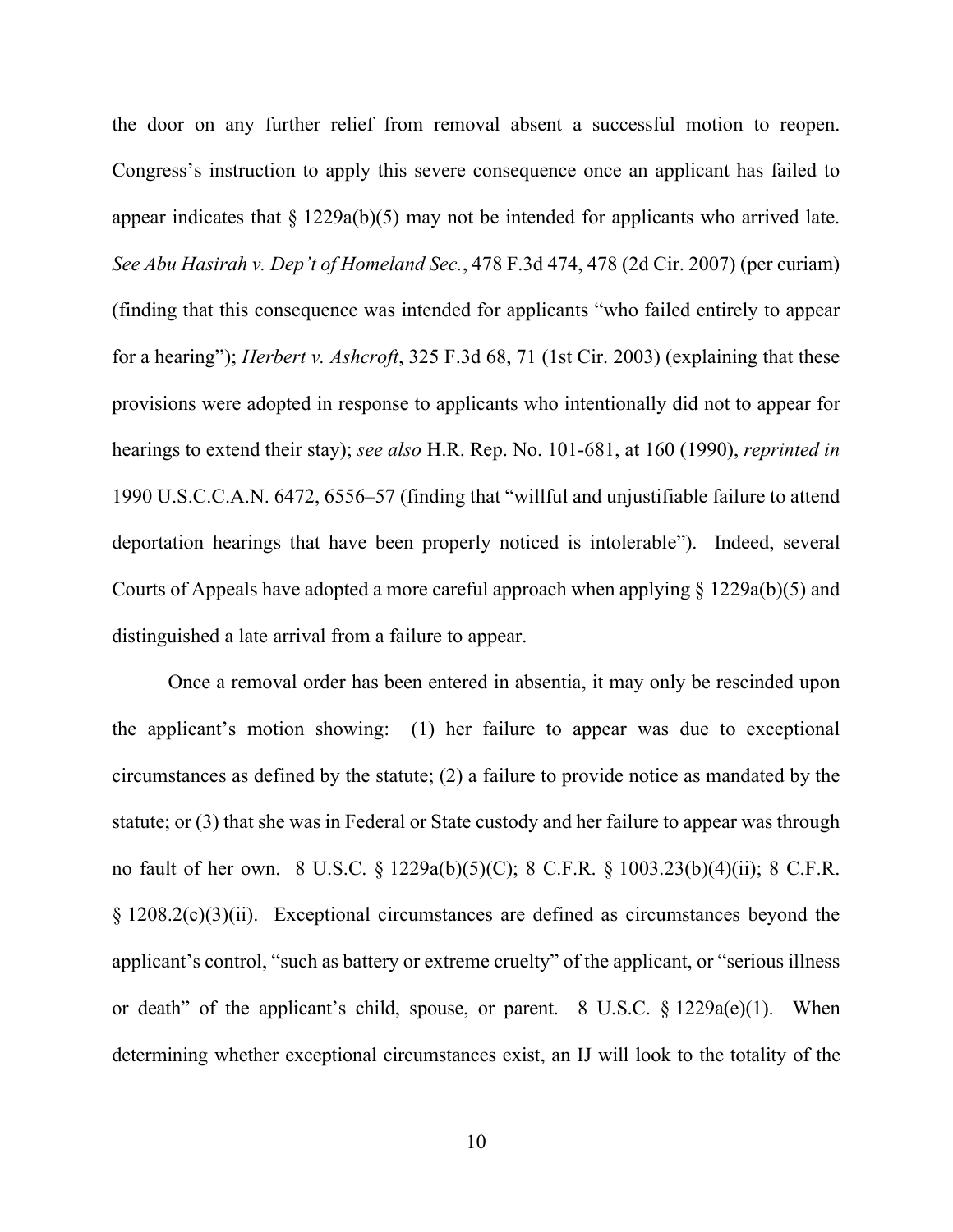circumstances. *See E.A.C.A. v. Rosen*, 985 F.3d 499, 504 (6th Cir. 2021); *Matter of W-F-*, 21 I. & N. Dec. 503, 509 (BIA 1996).

## B.

1.

Petitioners argue that they need not establish exceptional circumstances because tardiness does not constitute a failure to appear under the plain meaning of the statute. Appellant's Br. at  $15-16$ .<sup>[8](#page-10-0)</sup> In response, the Government argues that Petitioners did not exhaust this claim because they failed to raise it before the BIA. Appellee's Br. at 21–22. We disagree with the Government and find that Petitioners satisfied the exhaustion requirement when they sufficiently raised the issue below.

Federal courts are permitted to review final orders of removal "only if" the noncitizen exhausted "all administrative remedies available." 8 U.S.C. § 1252(d)(1). Because the statute does not define exhaustion, we look to our precedent for clarification. "The exhaustion requirement bars consideration of *general issues* that were not raised below, and appellants should *not be penalized* by evaluating form over substance where their arguments before the Board in essence raised the claim at issue." *Perez Vasquez v. Garland*, 4 F.4th 213, 228 (4th Cir. 2021) (citation and internal quotation marks omitted)

<span id="page-10-0"></span><sup>8</sup> Petitioners' counsel on brief was suspended. *See Matter of Matemu*, 195 A.D.3d 1368, 148 N.Y.S.3d 300 (2021), reinstatement granted, No. PM-64-22, 2022 WL 967499 (N.Y. App. Div. Mar. 31, 2022). Petitioners retained new counsel for oral argument, and she abandoned two claims included in the brief: (1) regarding oral notice; and (2) concerning the merits of Petitioners' asylum claim. Oral Argument at 1:50:00, *Salomao v. Garland* (4th Cir. Jan. 25, 2022) (No. 20-1856), https://www.ca4.uscourts.gov/OAarchive/mp3/20-1856- 20220125.mp3.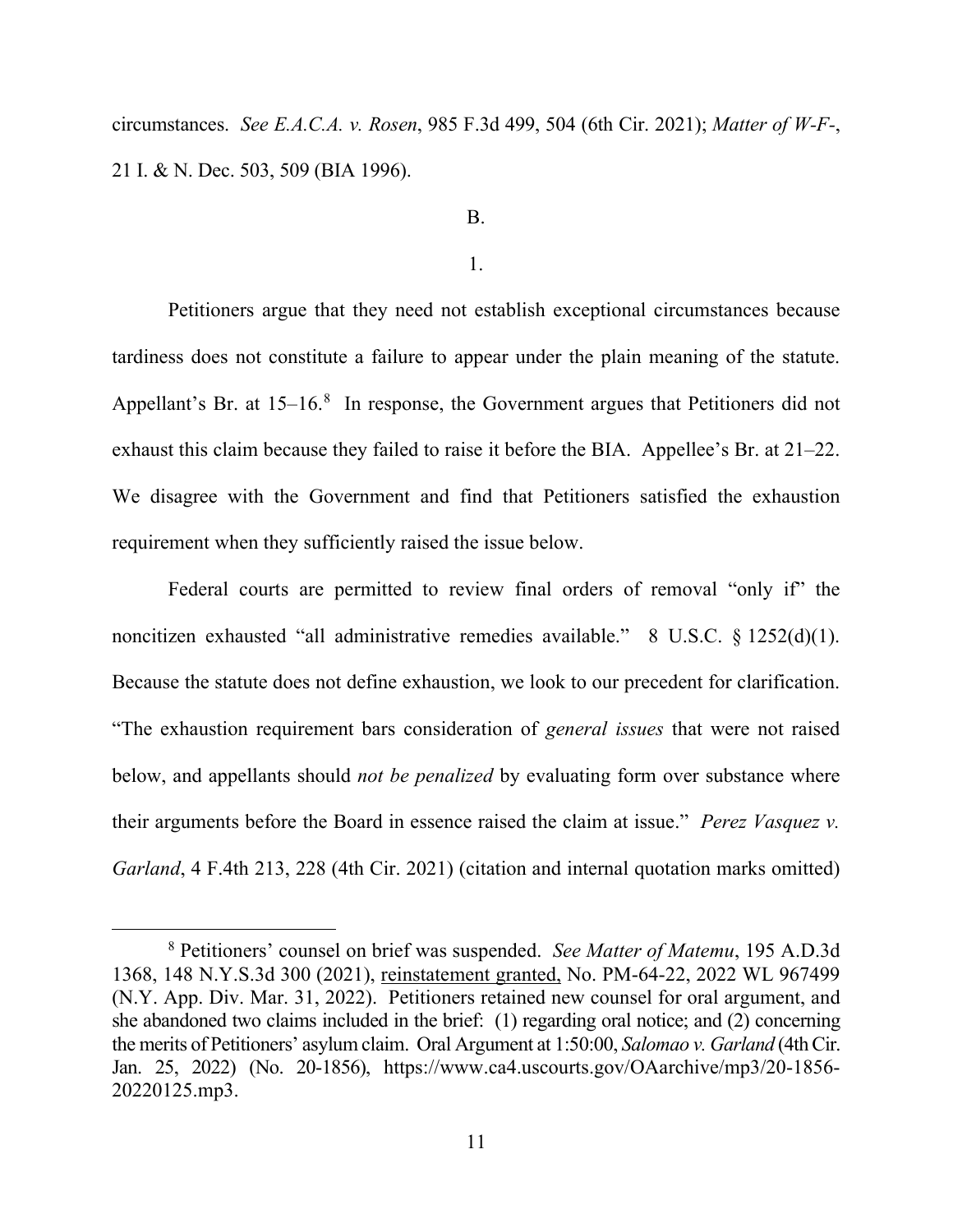(emphases in original). Accordingly, a petitioner is not required to "conjure any magic words," but simply raise the appropriate argument. *Atemnkeng v. Barr*, 948 F.3d 231, 240 (4th Cir. 2020) (internal quotation marks omitted).

In their motion to reopen, Petitioners claimed that they were not required to demonstrate exceptional circumstances. Specifically, they argued that the statute only applies to applicants who fail to appear, and not to those who arrive late.<sup>[9](#page-11-0)</sup> Petitioners also presented an argument that Dialungana's health issues demonstrated exceptional circumstances excusing their late arrival. The Government concedes that Petitioners argued that they were not required to demonstrate exceptional circumstances in their brief to the IJ. Appellee's Br. at 21. But in its view, Petitioners altered this argument on appeal before the BIA and instead claimed that their late appearance was merely a factor demonstrating exceptional circumstances.

The Government is incorrect that Petitioners abandoned this argument on appeal before the BIA. Importantly, the IJ's decision focused on the exceptional circumstances finding and ignored Petitioners' initial late arrival argument altogether. On appeal before the BIA, Petitioners responded that they had demonstrated exceptional circumstances and

<sup>&</sup>lt;sup>9</sup> Petitioners stated,

<span id="page-11-0"></span>As an initial observation, INA  $\S$  240(b)(5), which addresses in absentia removal orders, is specifically entitled "Consequences of Failure to Appear." [Petitioners] did not fail to appear; as evidenced by attached sworn statements and the submission of this verified motion, [Petitioners] were late but did not fail to appear. Per the plain meaning of the statute, [Petitioners] should not suffer the "consequences of a failure to appear."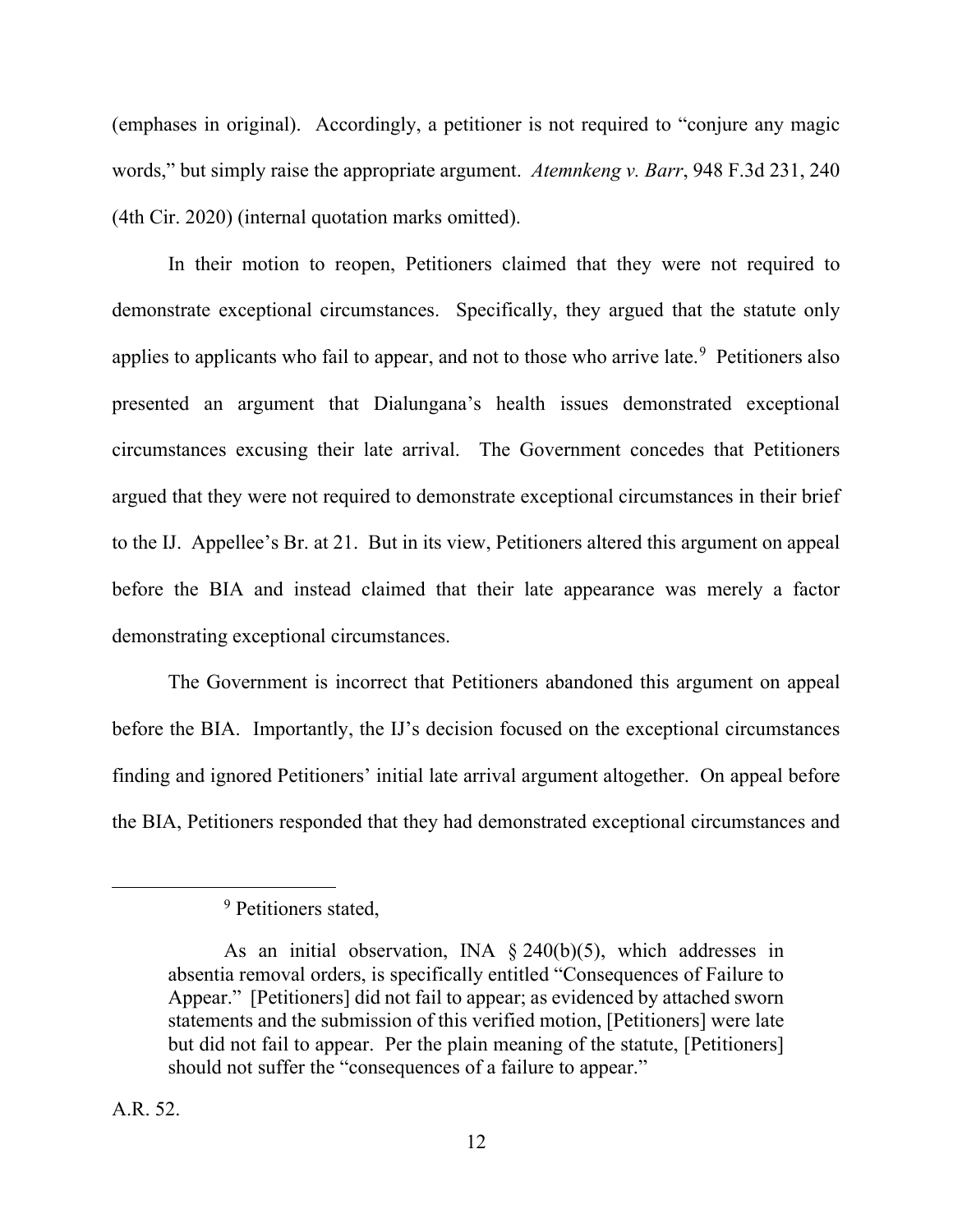still maintained their initial argument that they never failed to appear. Indeed, they argued, "[m]ost importantly, [Petitioners] were tardy but did, in fact, appear." A.R. 14. Because the statute at issue precludes applicants who have failed to appear from merits review, Petitioners' argument that they did in fact appear necessarily implies that the statute does not prohibit them from arguing their asylum claims on the merits. Recently, we found in *Perez Vasquez* that a petitioner failed to exhaust administrative remedies when she did not present any arguments supporting her Convention Against Torture claim in her briefs before the IJ or the BIA. 4 F.4th at 228. There, petitioner did not so much as mention the word torture. *Id.* This differs from the case at bar where the statute applies to applicants who failed to appear, and Petitioners argued that they did in fact appear. Unlike the petitioner in *Perez Vasquez*, Petitioners discussed this point in both their brief to the IJ and the BIA.

#### 2.

Now turning to Petitioners' motion to reopen proceedings, we note that some of our sister circuits have found that a late arrival does not necessarily constitute a failure to appear.[10](#page-12-0) *See, e.g.*, *Perez v. Mukasey*, 516 F.3d 770, 775 (9th Cir. 2008) (holding "that a petitioner who arrives late for his immigration hearing, but while the IJ is still in the courtroom, has not failed to appear" and is not required to show exceptional circumstances to reopen proceedings); *Abu Hasirah*, 478 F.3d at 479 (finding the applicant did not fail to

<span id="page-12-0"></span> $10$  This is an issue of first impression. It has been raised in this Circuit once before, but we did not address it. *Gemeda v. Ashcroft*, 102 F. App'x. 837, 838 (4th Cir. 2004) (per curiam).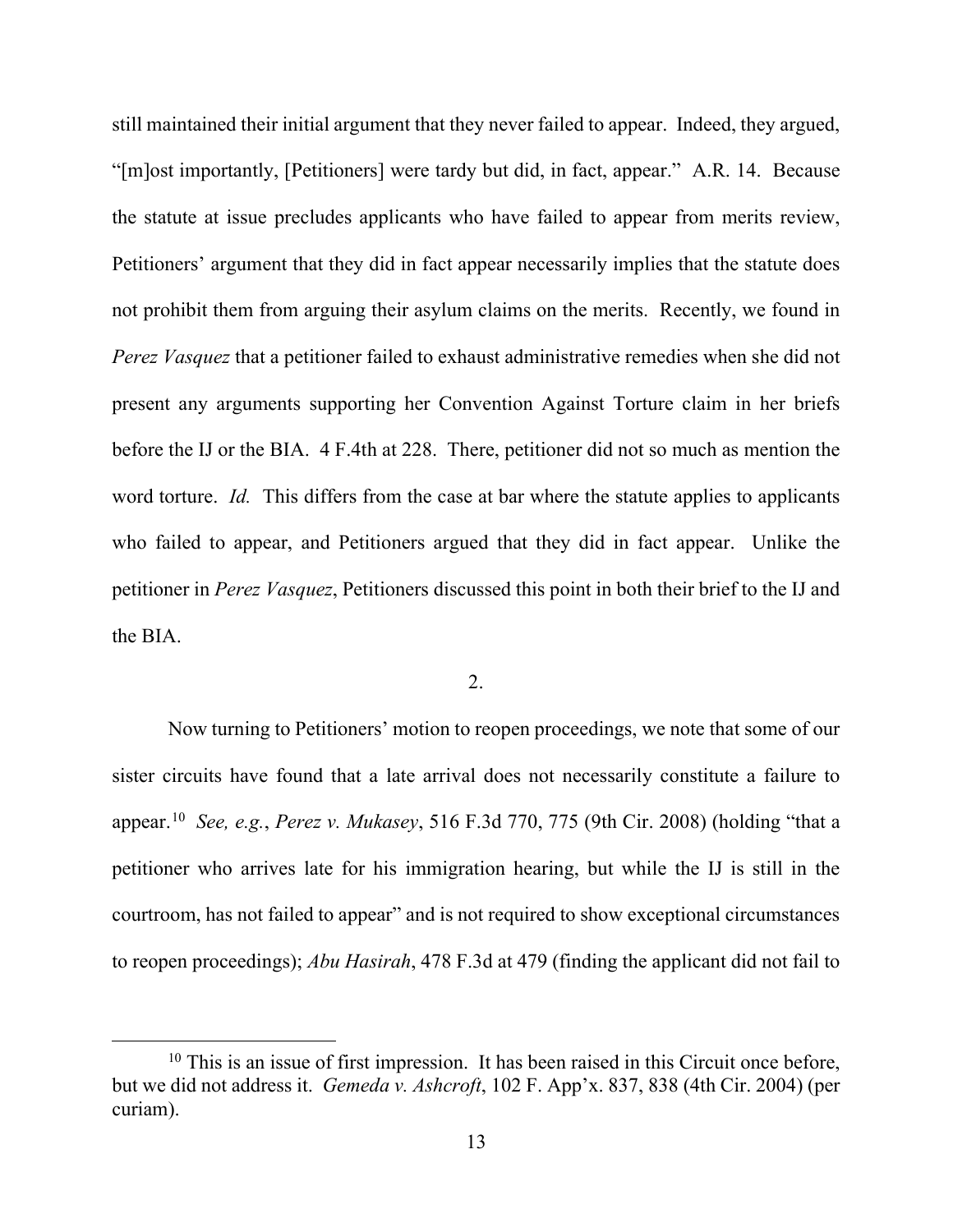appear because he was fifteen minutes late as corroborated by the court log-in sheet); *Cabrera-Perez v. Gonzales*, 456 F.3d 109, 116 (3d Cir. 2006) ("When the delay is as short as it was here [fifteen to twenty minutes], there have been no prior instances of tardiness, and the IJ is either still on the bench or recently retired and close by, it is a due process violation to treat the tardiness as a failure to appear*.*"); *Alarcon-Chavez v. Gonzales*, 403 F.3d 343, 346 (5th Cir. 2005) (holding that when "(1) there is no failure but only a slight tardiness, (2) the IJ is either still on bench or recently retired and still close by, and (3) the time of the immigrant's delayed arrival is still during business hours, it is an abuse of discretion-if not worse-to treat such slight tardiness as a non-appearance." (internal quotation marks omitted)). While it is clear that the statute only applies in instances where an applicant has failed to appear, whether an applicant's late arrival constitutes a failure to appear is a question of fact that must be determined by the immigration court.

Still, the Government insists that Petitioners' tardiness is distinguishable from those of the petitioners in the abovementioned cases because they lack evidence of key factors relied upon by other circuits. Appellee's Br. at 22. Two of the most important factors relied upon by our sister circuits include the extent of the lateness and whether the IJ was still on the bench or close by. For example, the Ninth Circuit has placed "particular emphasis on whether the IJ was still in the courtroom when the petitioner arrived at the courthouse" and has granted petitions for review of the merits in instances where a petitioner was up to two hours late. *Perez*, 516 F.3d at 774–75; *see Jerezano v. INS*, 169 F.3d 613, 615 (9th Cir. 1999) (finding that an applicant who arrived between fifteen and twenty minutes late did not fail to appear when the IJ was still hearing cases). This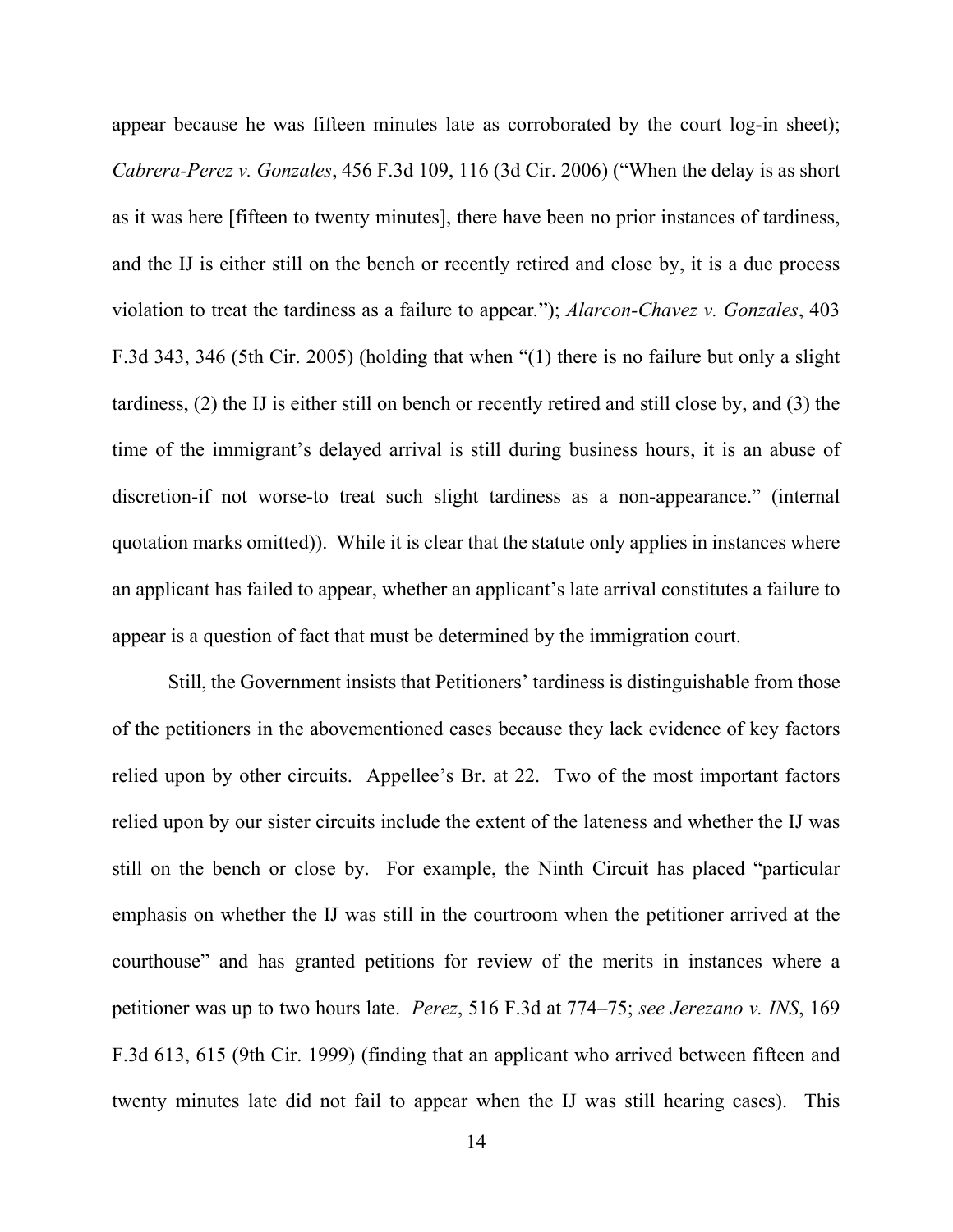emphasis has also led the Ninth Circuit to decline to reopen proceedings. *Valencia-Fragoso v. INS*, 321 F.3d 1204, 1205–06 (9th Cir. 2003) (per curiam) (denying the petition when the applicant arrived four and one-half hours late and failed to show the IJ was still on the bench). *But cf. Alarcon-Chavez*, 403 F.3d at 346 n.9 (finding no significance with whether the IJ was on the bench because "a man's fate should not turn on whether he had the good fortune of other hearings being scheduled to begin subsequent to his own").

Similarly, the Second and Fifth Circuits have both found that a refusal to reopen proceedings due to a fifteen to twenty-minute late arrival constitutes an abuse of discretion. *See Abu Hasirah*, 478 F.3d at 478 (finding that "brief, innocent lateness does not constitute a failure to appear within the meaning of 8 U.S.C. § 1229a"); *Alarcon-Chavez*, 403 F.3d at 345–46) (granting the petition when the applicant arrived twenty minutes late, but still during business hours, and only five minutes after the IJ entered the order and left). In doing so, the Fifth Circuit balanced the "severity of the consequence" against the "minimal procedural interference, and the serious claim for relief from deportation," to find that the IJ's refusal to return to the courtroom from across the hall was unacceptable, reminding judges "that they are appointed, not anointed." *Alarcon-Chavez*, 403 F.3d at 346 ("The applicable statute does not encompass such a draconian result from a momentary *de minimis* delay."). Echoing this sentiment, the Third Circuit compared the expectation of immigration judges to that of Article III judges for whom "[i]t is accepted practice . . . to give marginally tardy litigants a second chance." *Cabrera-Perez*, 456 F.3d at 116. Although it ultimately denied a petition for a failure to exhaust, the Sixth Circuit agreed with both the Third and Fifth Circuits that "Congress likely did not intend to apply severe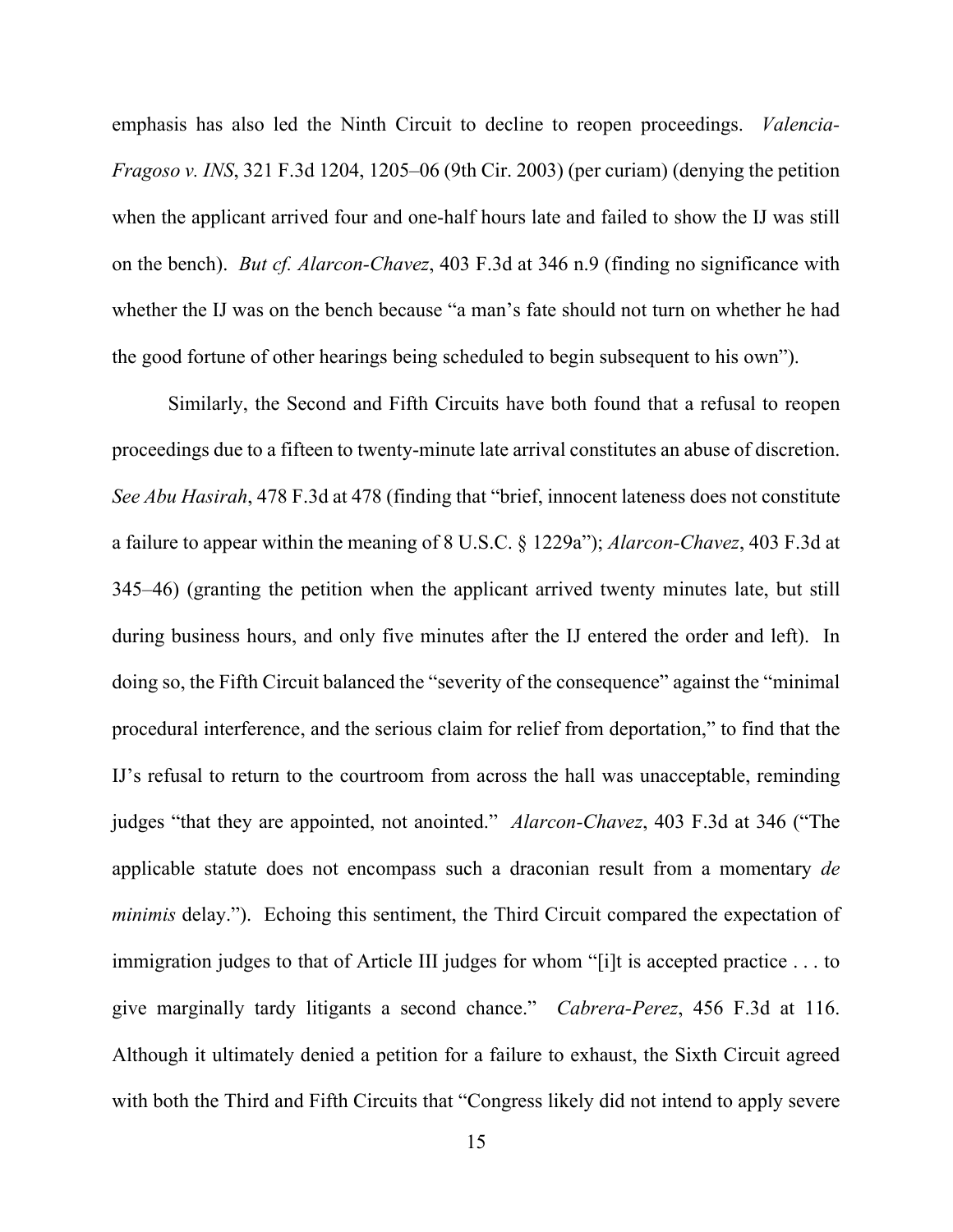consequences, like deportation, to litigants who are innocently and understandably tardy." *Camaj v. Holder*, 625 F.3d 988, 992–92 (6th Cir. 2010).

The Seventh Circuit has gone as far as to find that a late arrival may demonstrate exceptional circumstances, or that declining to reopen a proceeding because of a late arrival may constitute a due process violation. *Nazarova v. INS*, 171 F.3d 478, 848 (7th Cir. 1999) (holding that if a refusal to reopen a non-English speaking applicant's proceeding because she arrived two hours late after waiting for her interpreter—does not constitute exceptional circumstances, then it is a due process violation). Even the BIA looks to certain factors, such as whether the applicant informed the court of his or her status, in its exceptional circumstances determination. *Matter of J-P-*, 22 I. & N. Dec. 33, 36 (BIA 1998) (noting that the applicant's "lack of diligence" to inform the court that he could not attend the hearing went against his claim of exceptional circumstances when considering the totality of the circumstances).

Despite the distinction circuit courts have made between a late arrival and a failure to appear, the Government maintains that Petitioners' skeletal record fails to give any indication that such a distinction is appropriate here. To be sure, the record does not identify the time Petitioners' counsel informed the IJ that they were on their way, the time the IJ entered the order, or whether the IJ was even alerted and near the bench when Petitioners arrived. However, the record is not devoid of supporting evidence. Petitioners submitted: (1) the Ramos affidavit stating that Petitioners arrived at 11:05 a.m.; and (2) the Schell affidavit declaring that Dialungana was again reminded of the hearing one hour before it began and stated that he was over two hours away from the courthouse. A.R. 61–63. By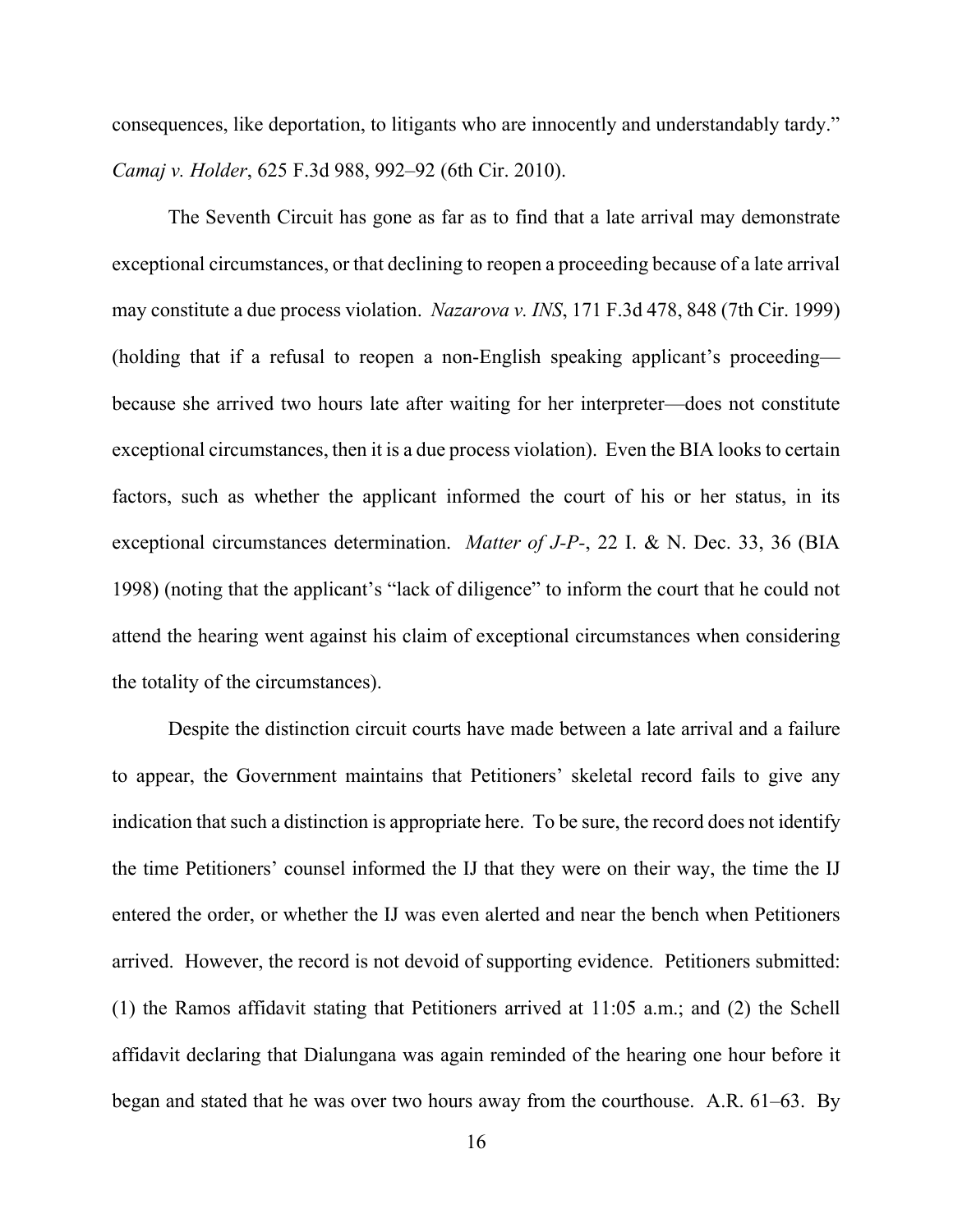comparing Petitioners' case to *Valencia-Fragoso*—where the court denied the petition due to a "four and one-half hour tardy appearance, coupled with a lack of *any* showing that the IJ was still on the bench hearing cases"—the Government emphasizes the absence of evidence in this record. 321 F.3d at 1205 (emphasis added); Appellee's Br. at 22.

At oral argument however, counsel for the Government informed this Court that the hearing at issue "was not a mass hearing where you had an IJ with 30 cases before him that he was going to go through one after the other," rather "this was [Petitioners'] merits hearing—it was set aside as *several hours* on the schedule of the IJ." Oral Argument at 2:12:48, *Salomao v. Garland* (4th Cir. Jan. 25, 2022) (No. 20-1856), https://www.ca4.uscourts.gov/OAarchive/mp3/20-1856-20220125.mp3. This new information alters the framework upon which we base our analysis and must therefore be put into context. First, Petitioners filed for asylum on July 31, 2014, but have never argued the merits of their case before an IJ. *See* A.R. 11, 85–86, 93–96. Second, it is undisputed that Petitioners' counsel was present at the morning hearing. A.R. 29. Third, it has been established that Petitioners alerted their counsel they were on their way but had a flat tire, and that this information was relayed to the IJ. *Id.* Fourth, after receiving notice that Petitioners were late, but on their way, to attend a hearing for which the IJ had reserved several hours, the IJ entered the in absentia order. A.R. 11, 83–84, 919–20. And fifth, Petitioners allegedly arrived at 11:05 a.m. and learned the order had been entered. A.R. 58, 61.

While the IJ is certainly not required to remain on the bench and await an applicant's arrival, as previously discussed, some of our sister circuits look to see whether the IJ was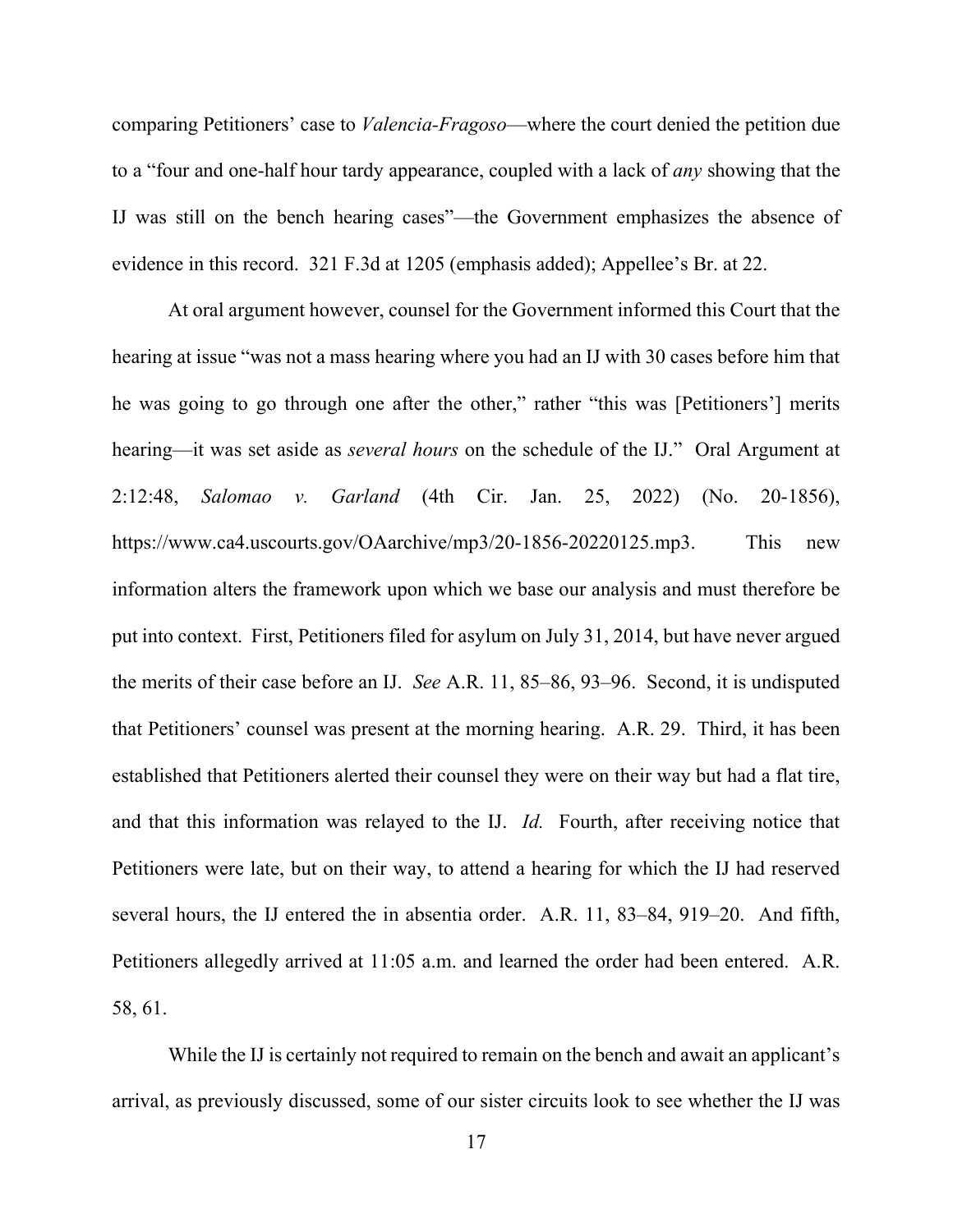still on the bench or nearby when the applicant arrived. Evidence that Petitioners arrived one hour and five minutes late, coupled with the fact that the hearing was scheduled for several hours, at the very least demonstrates that even if the IJ was not on the bench at 11:05 a.m., he had planned to be, having reserved this time for the sole purpose of hearing Petitioners' case on the merits. *See Perez*, 516 F.3d at 774–75; *Alarcon-Chavez*, 403 F.3d at 346. This fact further distinguishes the case at bar from *Valencia-Fragoso*, where the court found there was no showing that the IJ was still on the bench. 321 F.3d at 1205. In addition, Petitioners' alleged tardy arrival of one hour and five minutes falls within the time frame that some circuits have categorized as a late arrival rather than a failure to appear. *See Perez*, 516 F.3d at 774–75. Whether Petitioners did in fact appear at that time, and if so, whether this constituted a failure to appear as delineated by statute is a factual determination to be considered and decided, in the first instance by the BIA.

The Government, however, also points to the negative credibility determination. Appellee's Br. at 24. But the BIA's review of the IJ's credibility determination does not explain its failure to address Petitioners' tardy arrival. In its consideration of Petitioners' motion, the IJ noted,

Given [Dialungana's] admission that he lied to his counsel about having a flat tire on the way to the hearing, the Court is not persuaded as to the veracity of his self-serving affidavit, or information documented by medical personnel based upon [Dialungana's] statements made to them after the consequences of his failure to appear in court were understood.

A.R. 30. This finding was thus made with respect to Dialungana's affidavit—explaining that he had forgotten about the hearing—as well as the medical documents submitted with his motion. On appeal, the BIA found no clear error with the IJ's determination that

18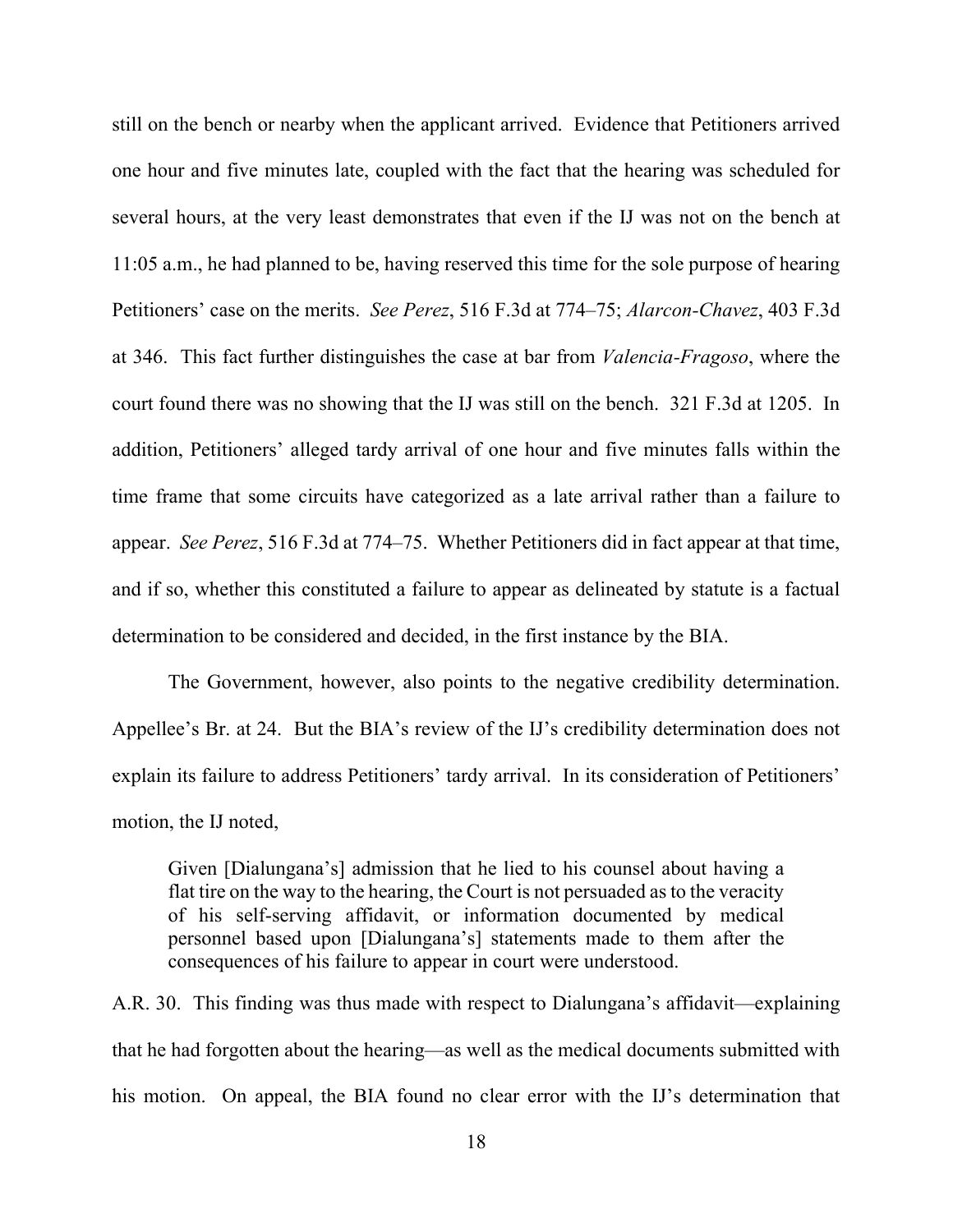Dialungana's admission "that he lied to the [IJ] regarding the reason for his lack of presence at the hearing renders his new assertion that he was not present because of a mental disorder highly suspect, and insufficiently credible to establish that an exceptional circumstance was present." A.R. 4.

This Court "defer[s] to credibility findings that are supported by substantial evidence." *Camara v. Ashcroft*, 378 F.3d 361, 367 (4th Cir. 2004) (explaining that credibility findings should include "a specific, cogent reason for [the trier of fact's] disbelief"). But here, the IJ provided no details as to the basis upon which he found Petitioners' flat tire explanation to lack credibility prior to Dialungana's own admission. While the BIA generally defers to the IJ's credibility assessment because the IJ is the decisionmaker who has observed the applicant in the first instance, the IJ here only heard Petitioners' flat tire story as told by their counsel. *See Rusu v. United States INS*, 296 F.3d 316, 322–23 (4th Cir. 2002). It was only after the fact, once Dialungana himself admitted his lie, that the IJ explained his reasons for doubting Petitioners' affidavit and medical claim.<sup>[11](#page-18-0)</sup> The IJ also made no mention as to how this assessment impacted the reliability of the Ramos affidavit. A.R. 61 ("I was in the café on the first floor of [the courthouse] when Mr. Salomao and his son arrived 11:05 a.m."). While the IJ may exercise discretion in

<span id="page-18-0"></span><sup>&</sup>lt;sup>11</sup> When asked why the IJ doubted Petitioners' flat tire story, counsel for the Government responded, "because people lie." Oral Argument at 2:17:44, *Salomao v. Garland* (4th Cir. Jan. 25, 2022) (No. 20-1856), https://www.ca4.uscourts.gov/OAarchive/mp3/20-1856- 20220125.mp3. This explanation is of course insufficient to support a negative credibility finding because as we have established, "[a]n individual's status as an alien, legal or otherwise, however, does not entitle the [BIA] to brand him a liar." *Figeroa*, 886 F.2d at 79.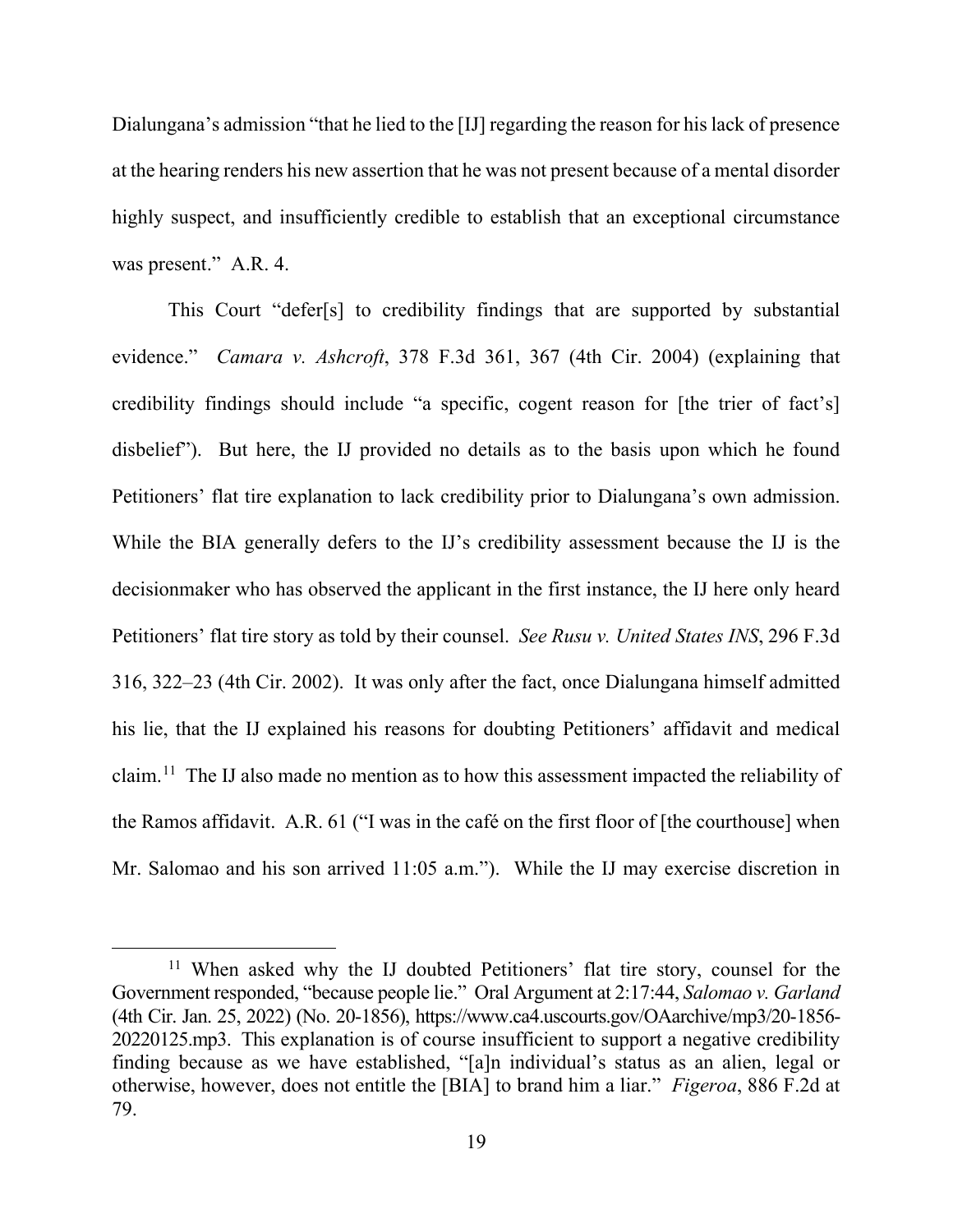assessing credibility, the IJ is still required to have a legitimate basis supporting such conclusions. *See Figeroa v. United States INS*, 886 F.2d 76, 78–79 (4th Cir. 1989) (rejecting the credibility assessment because "the BIA offered no reason whatsoever for disbelieving Figeroa" and the applicant's story was not "inherently incredible"). The BIA's decision brings no clarity here as it found "no clear error" with the IJ's reasoning. A.R. 4. Because neither the IJ, nor the BIA, provided analysis on this point, we find that the credibility assessment lacks any semblance of supporting evidence explaining why the IJ doubted Petitioners' flat tire story.

Because Petitioners' alleged late arrival has yet to be addressed, we hold that the BIA acted arbitrarily and capriciously when it dismissed Petitioners' appeal of the IJ's denial of their motion to reopen. *See Alarcon-Chavez*, 403 F.3d at 345–46. Aside from finding that Dialungana failed to explain why he lied to the IJ "regarding the reason for his tardiness," the BIA did not analyze Petitioners' alleged tardiness and the potential impact that it could have had on their motion. The BIA could not have relied upon the IJ's analysis to explain its silence, because the IJ's decision is also devoid of any reasoning on this point. Although there is no statutory requirement obliging the IJ to wait for a tardy applicant, there certainly is a constitutional right entitling an applicant "to due process of law in deportation proceedings." *Reno v. Flores*, 507 U.S. 292, 306 (1993).<sup>[12](#page-19-0)</sup> In light of the

<span id="page-19-0"></span> $12$  Indeed, the very statute outlining the conditions under which an immigration court may consider a motion to reopen, once an applicant has failed to appear, "is grounded in due process considerations" intrinsically protecting the right to be heard. *Kaweesa*, 450 F.3d at 69–70 (noting that "one reason the [IJ] must consider the totality of the circumstances in deciding the validity of a claim of exceptional circumstances is to ensure that an alien is not deprived of a meaningful opportunity to be heard").